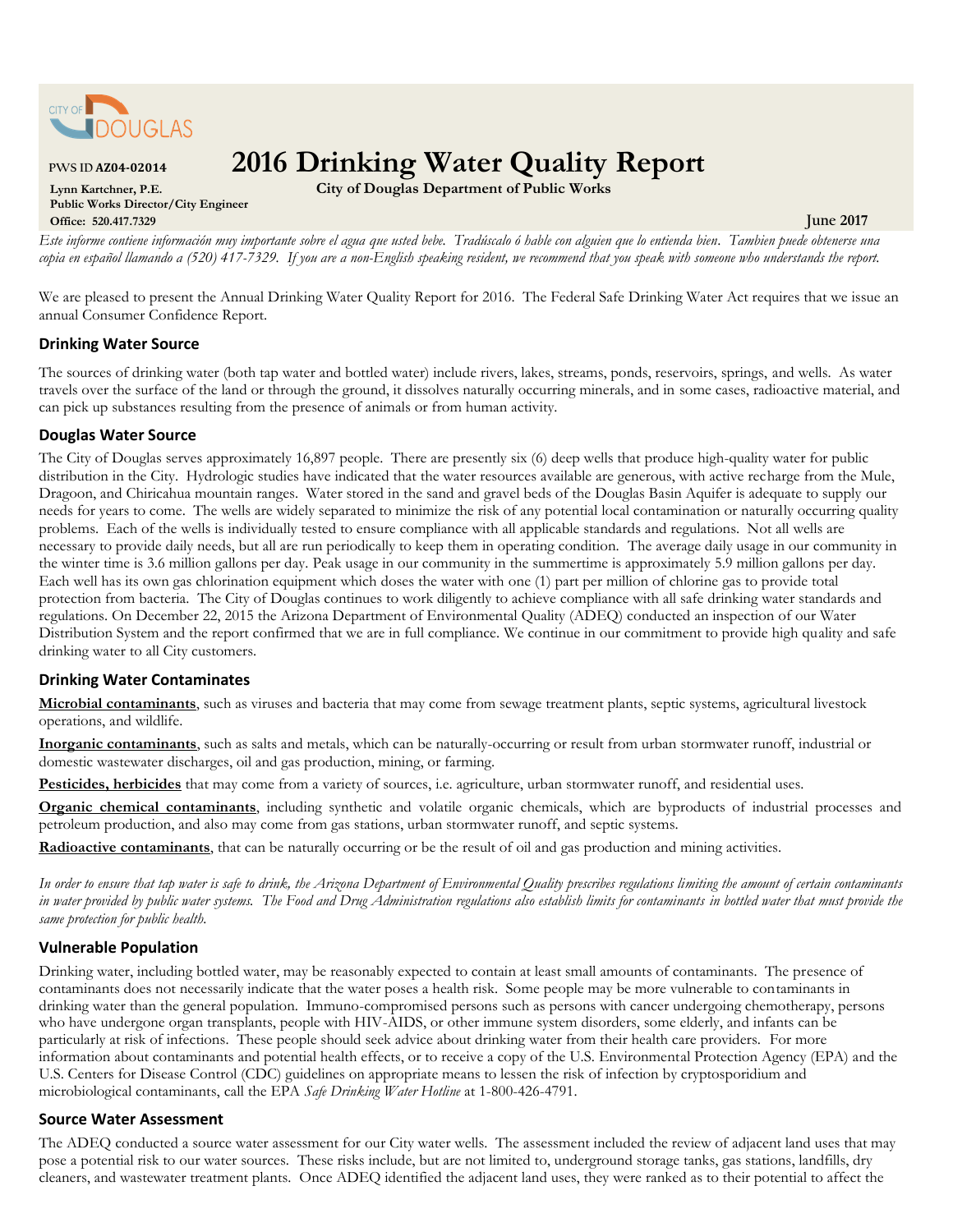water source. Due to the extensive regulations and guidelines for water quality testing, *drinking water in the United States is among the cleanest and safest in the world.* However, the quality varies over time due to changes in the water source from which it is drawn and the treatment it undergoes.Based on the information currently available on the hydrogeologic settings and the adjacent land uses that are in the specified proximity of the drinking water source(s) of this public water system, the ADEQ has given a high risk designation for the degree to which this public water system drinking water source(s) are protected. A designation of high risk indicates there may be additional source water protection measures which can be implemented on the local level. This does not imply that the source water is contaminated nor does it mean that contamination is imminent. Rather, it simply states that land use activities or hydrogeologic conditions exist that make the source water susceptible to possible future contamination. Residents can help protect this water source by practicing good septic system maintenance, taking hazardous household chemicals to hazardous material collection sites, and limiting pesticide and fertilizer use. A copy is available from ADEQ, 1110 W. Washington Street, Phoenix, Arizona, 85007, or an electronic copy can be requested from ADEQ at [dml@azdeq.gov.](mailto:dml@azdeq.gov) Visit the ADEQ website at: www.azdeq.gov/environ/water, or contact the City of Douglas, Water Division Supervisor, David Gonzales, Public Works Department at 520-417-7329, or [David.Gonzales@douglasaz.gov.](mailto:David.Gonzales@douglasaz.gov)

## **Definitions / Acronyms (for the City's Water System Contaminants Table)**

**AL**-Action Level – the concentration of a contaminant which, if exceeded, triggers treatment or other requirements.

**MCL**-Maximum Contaminant Level – the "Maximum Allowed" is the highest level of a contaminant that is allowed in drinking water.

**MCLG**-Maximum Contaminant Level Goal – the "Goal" level of a contaminant in drinking water below which there is no known or expected risk to health.

**MFL**–Million Fibers per Liter.

**MRDLG**-Maximum Residual Disinfectant Level Goal.

**MREM**–Millirems per year – a measure of radiation absorbed by the body.

**MRDL**-Maximum Residual Disinfectant Level.

**N/A**–Not Applicable – sampling was not completed by regulation or was not required.

**NTU =** Nephelometric Turbidity Units – measure of water clarity.

 $PPM$  = Parts per million or mg/L Milligrams per million. **PPB** = Parts per billion or  $\mu$ g/L Micrograms per liter.

| ppm $x 1000 =$ ppb                |
|-----------------------------------|
| $ppb \times 1000 = \overline{pp}$ |
| ppt x $1000 \equiv$ pp            |

 $PPT$  = Parts per trillion or Nanograms per liter. **PPQ =** Parts per Quadrillion or Picograms per liter

**PCi/L**-Picocuries per liter – picocuries per liter is a measure of the radioactivity in water.

**RAA**-Running Annual Average – an average of monitoring results for the previous 12 calendar months.

**TT**-Treatment Technique – a treatment technique is a required process intended to reduce the level of a contaminant in drinking water.

## **Health Effects Language**

**Nitrate** in drinking water at levels above 10 ppm is a potential health risk for infants of less than six months of age. High nitrate levels in drinking water can cause blue baby syndrome. Levels may rise quickly for short periods-of-time because of rainfall or agricultural activity. If you are caring for an infant, and detected nitrate levels are above 5 ppm, you should ask for advice from your health care provider.

If **Arsenic** is less than or equal to the MCL, your drinking water meets EPA's standard. EPA's standard balances the current understanding of arsenic's possible health effects against the costs of removing arsenic from drinking water. EPA continue to research the health effects of low levels of arsenic, which is a mineral known to cause cancer in humans at high concentrations and is linked to other health effects such as skin damage and circulatory problems.

**Lead:** If present, elevated levels of lead can cause serious health problems, especially for pregnant women and young children. Lead in drinking water is primarily from materials and components associated with service lines and home plumbing. The City of Douglas is responsible for providing high quality drinking water, but cannot control the variety of materials used in plumbing components. When your water has been sitting for several hours, you can minimize the potential for lead exposure by flushing your tap for 30 seconds to 2 minutes before using water for drinking or cooking. If you are concerned about lead in your water, you may wish to have your water tested. Information on lead in drinking water, testing methods, and steps you can take to minimize exposure is available from the Safe Drinking Water Hotline or at [www.epa.gov/safewater/lead.](http://www.epa.gov/safewater/lead)

## **Water System Detected Contaminants**

| Microbiological                                                       | <b>Violation</b><br>Y or N | Number of<br><b>Samples</b><br><b>Present OR</b><br><b>Highest Level</b><br><b>Detected</b> | Absent (A) or<br>Present (P)<br>OR<br>Range of All<br>Samples (L-H) | <b>MCL</b> | <b>MCLG</b> | Sample<br>Month &<br>Year | <b>Likely Source of</b><br><b>Contamination</b> |
|-----------------------------------------------------------------------|----------------------------|---------------------------------------------------------------------------------------------|---------------------------------------------------------------------|------------|-------------|---------------------------|-------------------------------------------------|
| <b>Total Coliform Bacteria</b><br>(System takes ≥ 20 monthly samples) | N                          | 0                                                                                           | 195                                                                 | 0          | 0           | 2016                      | Naturally Present in<br>Environment             |
| <b>Disinfectants</b>                                                  | <b>Violation</b><br>Y or N | <b>Running</b><br>Annual<br>Average<br>(RAA)                                                | Range of All<br>Samples (L-H)                                       | <b>MCL</b> | <b>MCLG</b> | Sample<br>Month &<br>Year | <b>Likely Source of</b><br>Contamination        |
| Chlorine (ppm)                                                        | N                          | 0.5                                                                                         | 0.5                                                                 | $MRDL = 4$ | $MRDLG = 4$ | 2016                      | Water additive used<br>to control microbes      |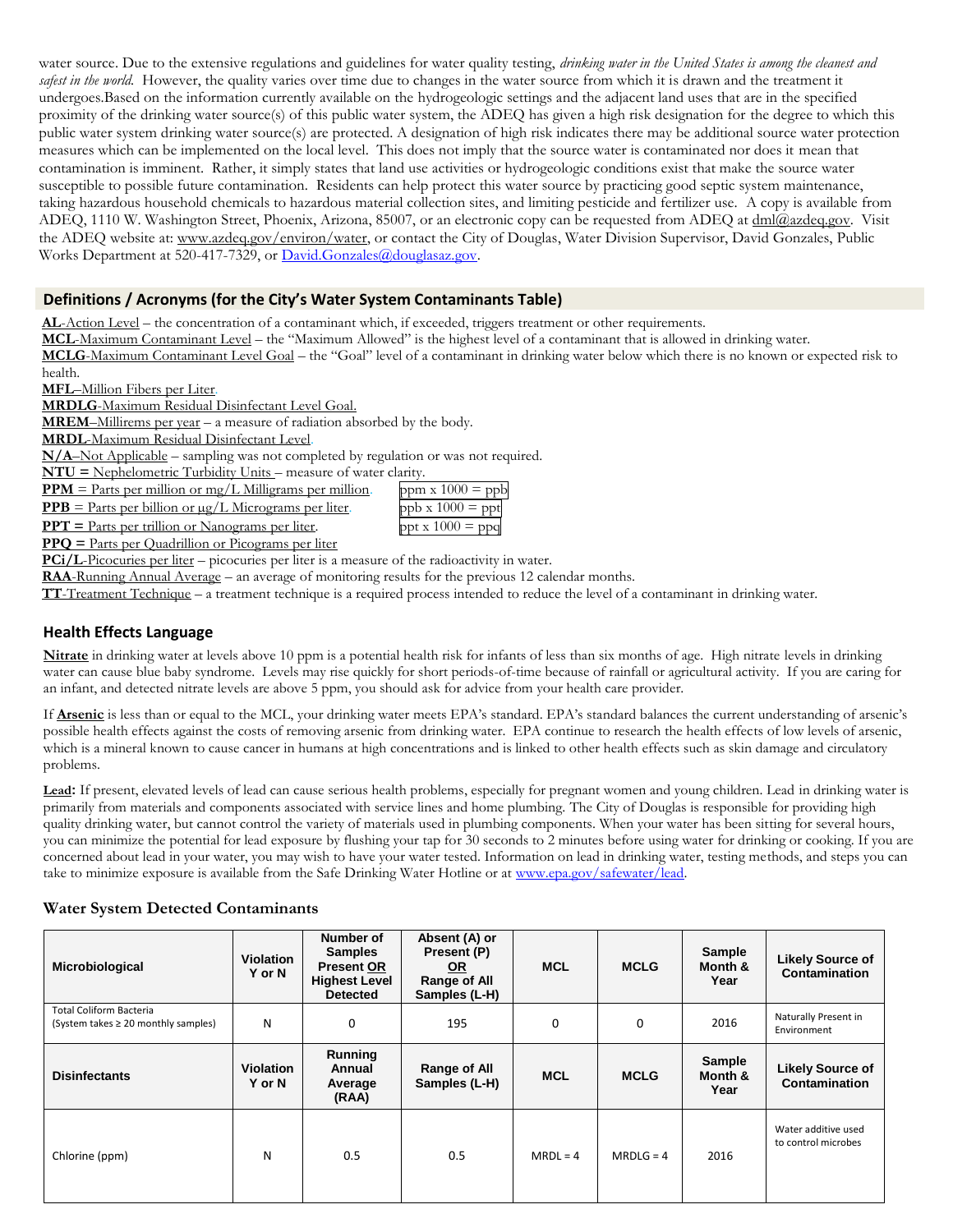| <b>Disinfection By-Products</b>                       | <b>Violation</b><br>Y or N | Running<br>Annual<br>Average<br>(RAA) OR<br><b>Highest Level</b><br><b>Detected</b>     | <b>Range of All</b><br>Samples (L-H) | <b>MCL</b>     | <b>MCLG</b>    | Sample<br>Month &<br>Year        | <b>Likely Source of</b><br><b>Contamination</b>                                                                                             |
|-------------------------------------------------------|----------------------------|-----------------------------------------------------------------------------------------|--------------------------------------|----------------|----------------|----------------------------------|---------------------------------------------------------------------------------------------------------------------------------------------|
| Haloacetic Acids<br>(HAA5) Stage II (ppb)             | N                          | < 0.0020                                                                                | $0 - 0.0020$                         | 60             | n/a            | 2016                             | Byproduct of drinking<br>water disinfection                                                                                                 |
| <b>Total Trihalomethanes</b><br>(TTHM) Stage II (ppb) | N                          | 2.1                                                                                     | $0 - 10.3$                           | 80             | n/a            | 2016                             | <b>Byproduct of drinking</b><br>water disinfection                                                                                          |
| Lead & Copper                                         | <b>Violation</b><br>Y or N | 90 <sup>th</sup><br><b>Percentile</b><br><b>AND Number</b><br>of Samples<br>Over the AL | <b>Range of All</b><br>Samples (L-H) | <b>AL</b>      | <b>ALG</b>     | <b>Sample</b><br>Month &<br>Year | <b>Likely Source of</b><br><b>Contamination</b>                                                                                             |
| Copper (ppm)                                          | N                          | $90th$ Percentile =<br>0.060                                                            | $0.021 - 0.079$                      | $AL = 1.3$     | $ALG = 1.3$    | 6/2016                           | Corrosion of<br>household plumbing<br>systems; erosion of<br>natural deposits                                                               |
| Lead (ppb)                                            | N                          | 90 <sup>th</sup> Percentile =<br>0                                                      | $\mathbf 0$                          | $AI = 15$      | 0              | 6/2016                           | Corrosion of<br>household plumbing<br>systems; erosion of<br>natural deposits                                                               |
| <b>Radionuclides</b>                                  | <b>Violation</b><br>Y or N | Running<br>Annual<br>Average<br>(RAA) OR<br><b>Highest Level</b><br><b>Detected</b>     | <b>Range of All</b><br>Samples (L-H) | <b>MCL</b>     | <b>MCLG</b>    | Sample<br>Month &<br>Year        | <b>Likely Source of</b><br><b>Contamination</b>                                                                                             |
| Alpha emitters (pCi/L)                                | N                          | 5.6                                                                                     | $3.5 - 9.0$                          | 15             | 0              | 2016                             | Erosion of natural<br>deposits                                                                                                              |
| Combined Radium 226 & 228 (pCi/L)                     | N                          | 0                                                                                       | 0                                    | 5              | 0              | 2016                             | Erosion of natural<br>deposits                                                                                                              |
| <b>Inorganic Chemicals</b><br>(IOC)                   | <b>Violation</b><br>Y or N | Running<br>Annual<br>Average<br>(RAA) OR<br><b>Highest Level</b><br><b>Detected</b>     | Range of All<br>Samples (L-H)        | <b>MCL</b>     | <b>MCLG</b>    | Sample<br>Month &<br>Year        | <b>Likely Source of</b><br><b>Contamination</b>                                                                                             |
| Arsenic (ppb)                                         | N                          | 3.4                                                                                     | $1.5 - 7.1$                          | 10             | 0              | 6/2016                           | Erosion of natural<br>deposits, runoff from<br>orchards, runoff from<br>glass and electronics<br>production wastes                          |
| Sodium (ppm)                                          | N                          | 130                                                                                     | $61 - 130$                           | $\overline{7}$ | $\overline{7}$ | 6/2016                           | Erosion of natural<br>deposits                                                                                                              |
| Barium (ppm)                                          | N                          | 0.086                                                                                   | $0.03 - 0.11$                        | $\overline{2}$ | 2              | 6/2016                           | Discharge of drilling<br>wastes; discharge<br>from metal refineries;<br>Erosion of natural<br>deposits                                      |
| Chromium (ppb)                                        | N                          | 1.6                                                                                     | $0 - 5$                              | 100            | 100            | 6/2016                           | Discharge from steel<br>and pulp mills; Erosion<br>of natural deposits                                                                      |
| Fluoride (ppm)                                        | N                          | 0.38                                                                                    | $0.33 - 0.48$                        | 4              | 4              | 6/2016                           | Erosion of natural<br>deposits; water<br>additive which<br>promotes strong<br>teeth; discharge from<br>fertilizer and<br>aluminum factories |
| Nitrate (ppm)                                         | N                          | 1.30                                                                                    | $0.99 - 1.68$                        | 10             | 10             | 6/2016                           | Runoff from fertilizer<br>use; leaching from<br>septic tanks, sewage;<br>erosion of natural<br>deposits                                     |
| Selenium (ppb)                                        | N                          | 1.4                                                                                     | $0 - 2.3$                            | 50             | 50             | 6/2016                           | Discharge from<br>petroleum and<br>metal refineries;<br>erosion of natural<br>deposits; discharge<br>from mines                             |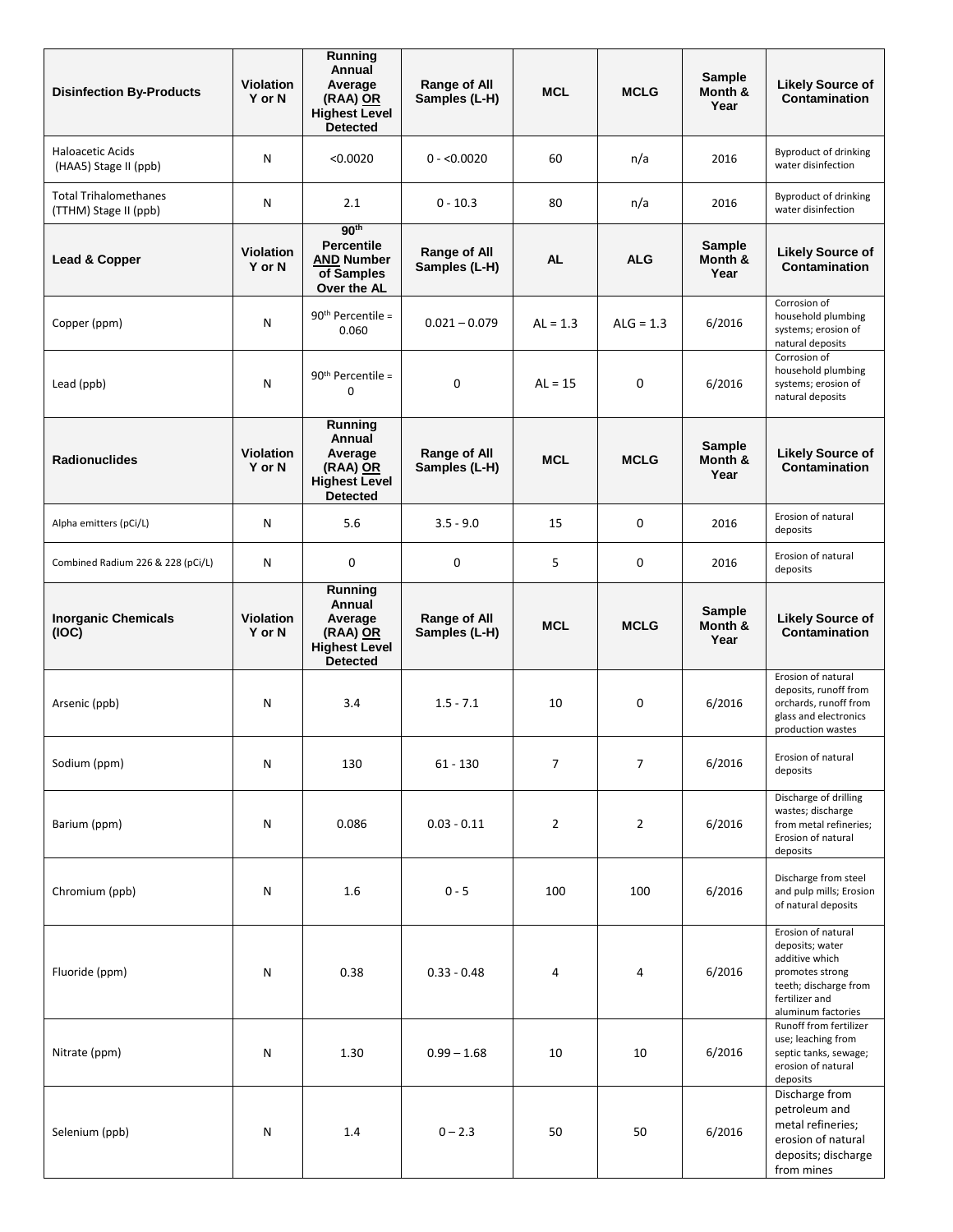#### **Requirements Not Met:**

#### **Violations**

No Monitoring violations or over the MCL violations for 2016

## **Simple Steps to Save Water**

Saving water around the home is simple and smart. The average household spends as much as \$500 per year on its water and sewer bill but could save about \$170 per year by retrofitting with water efficient fixtures and incorporating water saving practices.

**Let WaterSense show you how to save water - and your wallet.** How much money you save will depend on the cost of water where you live, but it makes sense that using less water lowers your utility bill. More importantly, using less water preserves this limited resource for generations to come.

#### **Inside the Home**

 **Get Flush With Savings**

 Consider installing a WaterSense labeled toilet, which uses 20 percent less water while offering equal or superior performance. Compared to older, inefficient models, WaterSense labeled toilets could save a family of **four** more than \$90 annually on its water utility bill, and \$2,000 over the lifetime of the toilets.

 **Accessorize Your Faucet**

 Installing a WaterSense labeled aerator is one of the most cost-effective ways to save water. Also, consider replacing the entire faucet with a WaterSense labeled model. Either way, you can increase the faucet's efficiency by 30 percent without sacrificing performance.

#### **Outside the Home Water When Needed**

- Water your lawn or garden during the cool morning hours, as opposed to midday, to reduce evaporation.
- Look for sprinklers that produce droplets, not mist, or use soaker hoses or trickle irrigation for trees and shrubs.
- Set sprinklers to water lawns and gardens only. Check that you're not watering the street or sidewalk.

Helpline: (866) WTR-SENS (987-7367) [Contact Us](http://epa.gov/watersense/contact_us.html) a[t Office of Water](http://www.epa.gov/ow/) WaterSense, U.S. Environmental Protection Agency, Office of Wastewater Management (4204M), 1200 Pennsylvania Avenue, N.W. Washington, D.C. 20460

(WaterSense is [a U.S. Environmental Protection Agency](http://en.wikipedia.org/wiki/U.S._Environmental_Protection_Agency) program designed to encourag[e water efficiency](http://en.wikipedia.org/wiki/Water_efficiency) in th[e U.S](http://en.wikipedia.org/wiki/United_States) through the use of a specia[l label](http://en.wikipedia.org/wiki/Label) o[n consumer](http://en.wikipedia.org/wiki/Consumer) [products.](http://en.wikipedia.org/wiki/Product_(business)) It was launched in June, 2006.<sup>[13]</sup>

| <b>City of Douglas</b>                  |              | <b>Important Telephone Numbers:</b>                 |                |  |
|-----------------------------------------|--------------|-----------------------------------------------------|----------------|--|
| <i>Water &amp; Sewer Utilities</i>      | 520-417-7334 | Arizona Department of Environmental Quality (ADEQ), |                |  |
| Utility Billing                         | 520-417-7334 |                                                     | 602-771-4641   |  |
| 24-Hour Emergency Services 520-417-7550 |              | U.S. Environmental Protection Agency (EPA)          | 520-740-8261   |  |
| Public Works Department 520-417-7329    |              | Safe Drinking Water Hotline                         | 1-800-426-4791 |  |
|                                         |              |                                                     |                |  |

 In Addition to our regular contaminates EPA and ADEQ have requested we add the 2014 UCMR3 results to our CCR. On the following page you will find a brief explanation of what a UCMR is and why it is so important we monitor these contaminates once every three (3) years.